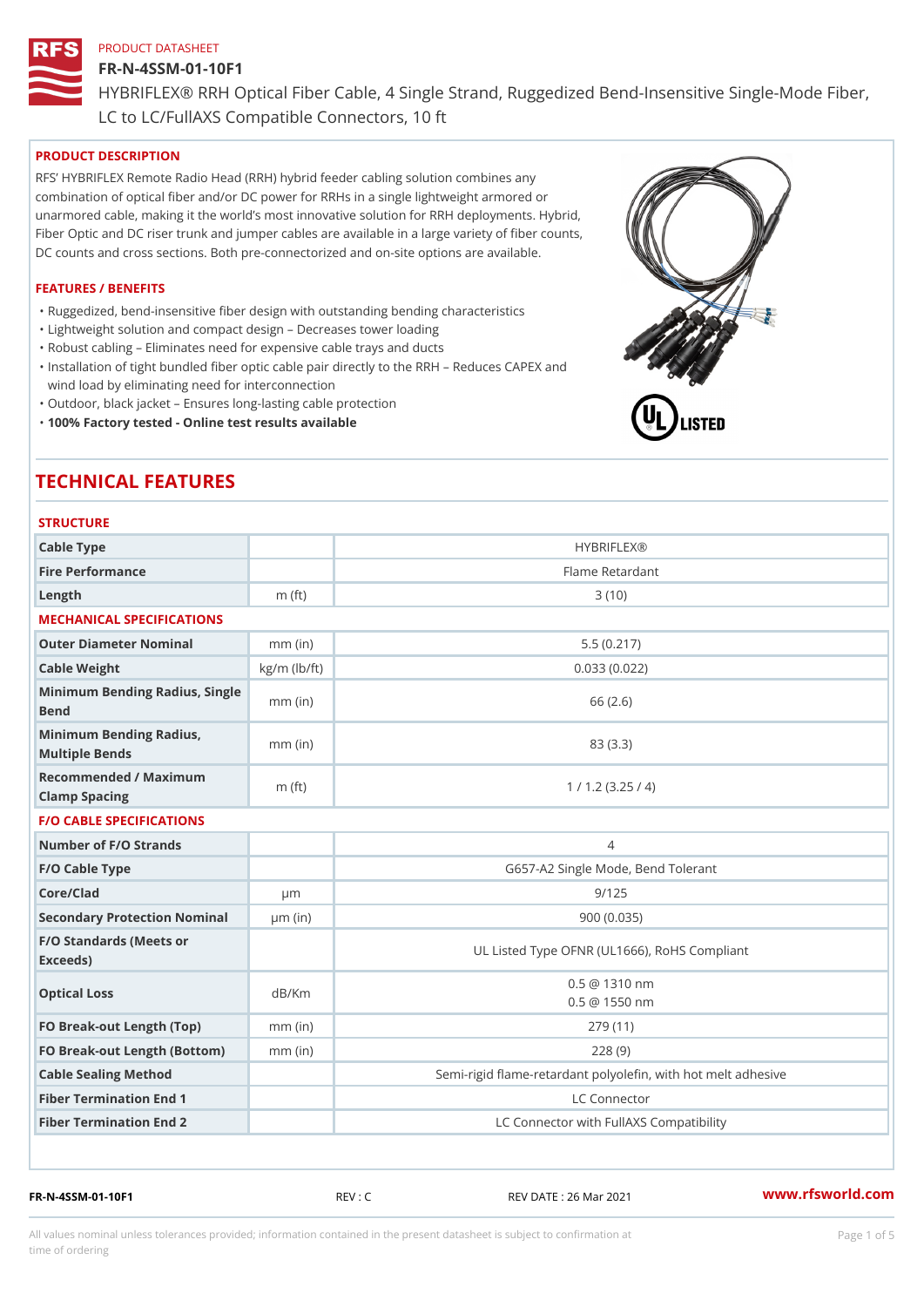# FR-N-4SSM-01-10F1

HYBRIFLEX® RRH Optical Fiber Cable, 4 Single Strand, Ruggedized Be LC to LC/FullAXS Compatible Connectors, 10 ft

| CABLE JACKET                                    |                             |                                             |  |  |  |  |
|-------------------------------------------------|-----------------------------|---------------------------------------------|--|--|--|--|
| UV-Protection Individual and<br>External Jacket |                             | Yes                                         |  |  |  |  |
| Jacket Material                                 |                             | Flame Retardant, Indoor/Outdoor, PVC, Black |  |  |  |  |
| TESTING AND ENVIRONMENTAL                       |                             |                                             |  |  |  |  |
| Storage Temperature                             | $^{\circ}$ C ( $^{\circ}$ F | $-40$ to $70$ ( $-40$ to $158$ )            |  |  |  |  |
| Operation Temperature                           | $^{\circ}$ C ( $^{\circ}$ F | $-40$ to 65 ( $-40$ to 149)                 |  |  |  |  |
| Installation Temperature                        | $^{\circ}$ C ( $^{\circ}$ F | $-20$ to 65 ( $-4$ to 149)                  |  |  |  |  |
| Jacket Specifications                           |                             | UL 1666                                     |  |  |  |  |

# EXTERNAL DOCUMENT LINKS

NOTES

Installation Guidelwinessad QuickShip 2.0 Program [Informa](http://www.rfsworld.com/images/hybriflex/quickship_program_2.pdf)tion: On-line Factory Te[s](https://www.rfsworld.com/pictures/userfiles/programs/AAST Latest Version.zip)teResults: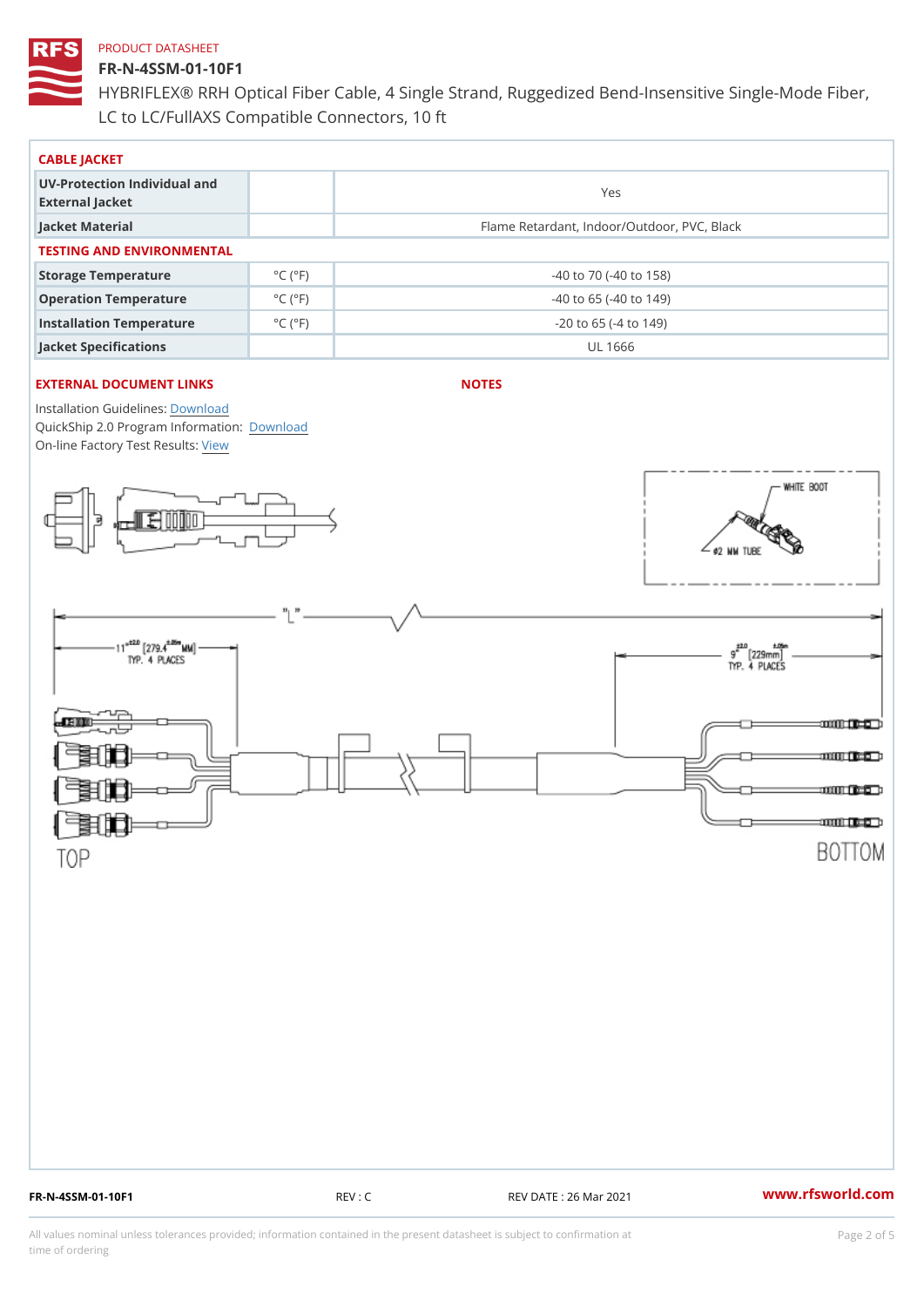## FR-N-4SSM-01-10F1

 FR-N-1SM-01-70F1 FR-N-1SM-01-80F1 FR-N-1SM-01-90F1 FR-N-1SM-01-100F1

HYBRIFLEX® RRH Optical Fiber Cable, 4 Single Strand, Ruggedized Be LC to LC/FullAXS Compatible Connectors, 10 ft

> FR-N-2SM-01-70F1 FR-N-2SM-01-80F1 FR-N-2SM-01-90F1 FR-N-2SM-01-100F1

|               |                                |               | ADDITIONAL ASSEMBLIES - 1 PAIR SM FIBERDDITIONAL ASSEMBLIES - 2 PAIR SM FIBER |
|---------------|--------------------------------|---------------|-------------------------------------------------------------------------------|
| $L$ ength, ft | Model Number                   | $L$ ength, ft | Model Number                                                                  |
| 10            | $FR - N - 1$ S M - 01 - 10 F 1 | 10            | $FR - N - 2 SM - 01 - 10F1$                                                   |
| 20            | $FR - N - 1$ S M - 01 - 20 F 1 | 20            | $FR - N - 2 SM - 01 - 20 F1$                                                  |
| 30            | FR-N-1SM-01-30F1               | 30            | $FR - N - 2 SM - 01 - 30 F1$                                                  |
| 40            | FR-N-1SM-01-40F1               | 40            | $FR - N - 2 SM - 01 - 40 F1$                                                  |
| 50            | $FR - N - 1$ S M - 01 - 50 F 1 | 50            | $FR - N - 2 SM - 01 - 50 F1$                                                  |
| 60            | FR-N-1SM-01-60F1               | 60            | $FR - N - 2 SM - 01 - 60 F1$                                                  |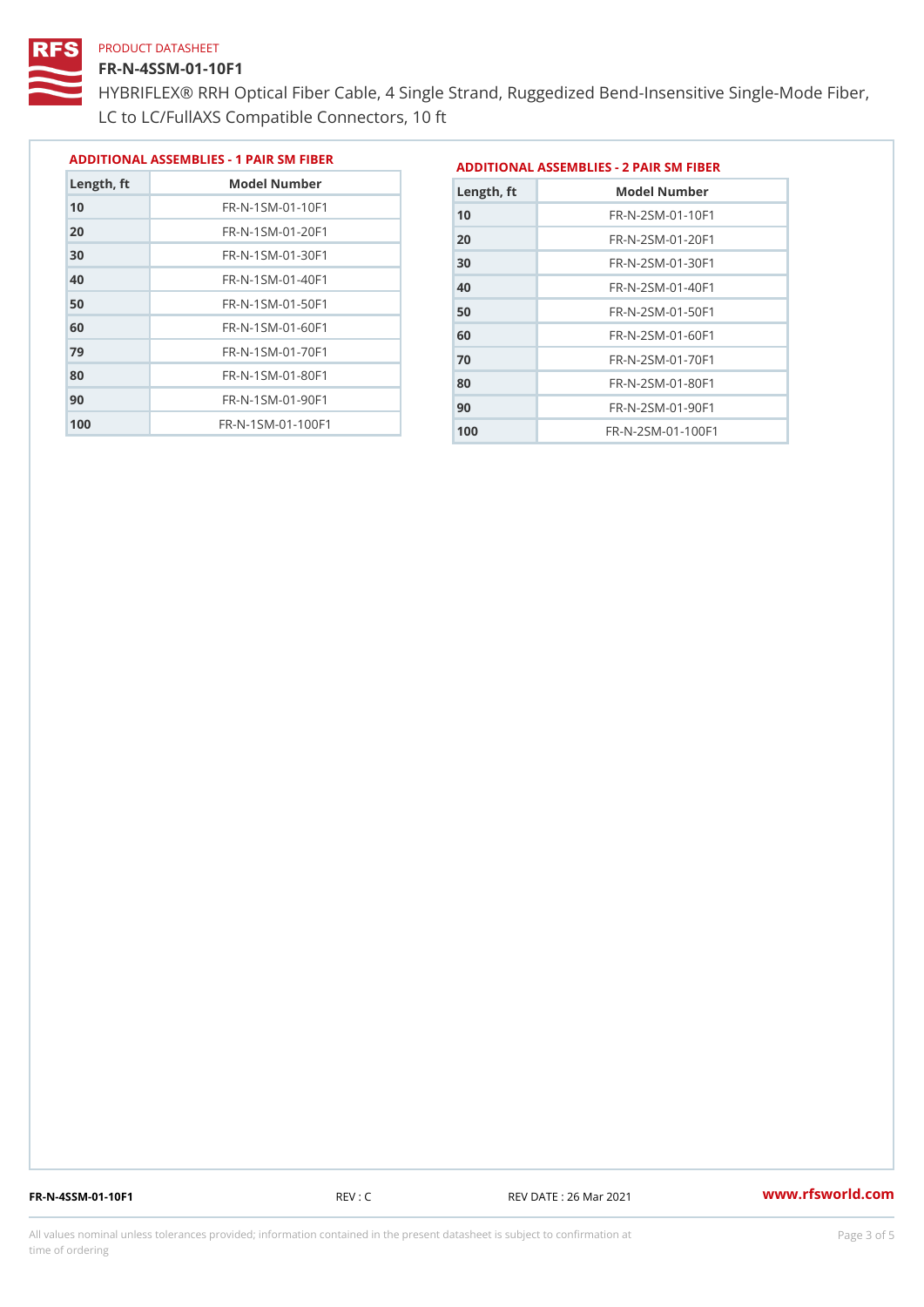#### FR-N-4SSM-01-10F1

HYBRIFLEX® RRH Optical Fiber Cable, 4 Single Strand, Ruggedized Be LC to LC/FullAXS Compatible Connectors, 10 ft

ADDITIONAL ASSEMBLIES - 3 PAIR SM FIBERED DITIONAL ASSEMBLIES - 4 PAIR SM FIBER

| Length, ft | Model Number                  |
|------------|-------------------------------|
| 10         | $FR - N - 3 S M - 01 - 10 F1$ |
| 20         | FR-N-3SM-01-20F1              |
| 30         | FR-N-3SM-01-30F1              |
| 40         | FR-N-3SM-01-40F1              |
| 50         | $FR - N - 3 S M - 01 - 50 F1$ |
| 60         | $FR - N - 3 S M - 01 - 60 F1$ |
| 79         | FR-N-3SM-01-70F1              |
| 80         | FR-N-3SM-01-80F1              |
| 90         | FR-N-3SM-01-90F1              |
| 100        | FR-N-3SM-01-100F1             |

| Length, ft | Model Number                   |
|------------|--------------------------------|
| 10         | FR-N-4SM-01-10F1               |
| 20         | $FR - N - 4 SM - 01 - 20 F1$   |
| 30         | $FR - N - 4 S M - 01 - 30 F1$  |
| 40         | FR-N-4SM-01-40F1               |
| 50         | $FR - N - 4 SM - 01 - 50 F1$   |
| 60         | $FR - N - 4 SM - 01 - 60 F1$   |
| 70         | $FR - N - 4 SM - 01 - 70 F1$   |
| 80         | $FR - N - 4 SM - 01 - 80 F1$   |
| 90         | $FR - N - 4 SM - 01 - 90 F1$   |
| 100        | $FR - N - 4 S M - 01 - 100 F1$ |

#### ADDITIONAL ASSEMBLIES - 1 STRAND SM FABSDRTIONAL ASSEMBLIES - 2 STRAND SM FIBER

| 10<br>FR-N-1SSM-01-10F1<br>10<br>FR-N-2SSM-01-10F1<br>20<br>$FR - N - 2SSM - 01 - 20F1$<br>FR-N-1SSM-01-20F1<br>30<br>FR-N-1SSM-01-30F1<br>30<br>FR-N-2SSM-01-30F1 |  |
|--------------------------------------------------------------------------------------------------------------------------------------------------------------------|--|
| 20                                                                                                                                                                 |  |
|                                                                                                                                                                    |  |
|                                                                                                                                                                    |  |
| 40<br>FR-N-1SSM-01-40F1<br>40<br>FR-N-2SSM-01-40F1                                                                                                                 |  |
| 50<br>50<br>FR-N-1SSM-01-50F1<br>FR-N-2SSM-01-50F1                                                                                                                 |  |
| 60<br>$FR - N - 1$ S S M - 01 - 60 F 1<br>60<br>$FR - N - 2SSM - 01 - 60F1$                                                                                        |  |
| 70<br>70<br>$FR - N - 2SSM - 01 - 70F1$<br>FR-N-1SSM-01-70F1                                                                                                       |  |
| 80<br>FR-N-1SSM-01-80F1<br>80<br>FR-N-2SSM-01-80F1                                                                                                                 |  |
| 90<br>FR-N-1SSM-01-90F1<br>90<br>FR-N-2SSM-01-90F1                                                                                                                 |  |
| 100<br>$FR - N - 1$ S S M - 01 - 100 F 1<br>100<br>$FR - N - 2$ S S M - 01 - 100 F 1                                                                               |  |

#### ADDITIONAL ASSEMBLIES - 3 STRAND SM FABSDRTIONAL ASSEMBLIES - 4 STRAND SM FIBER

| L ASSEMBLIES - 4 STRAND SM FIE |  |  |  |
|--------------------------------|--|--|--|
|                                |  |  |  |

| Length, ft | Model Number                    |
|------------|---------------------------------|
| 10         | $FR - N - 3 S S M - 01 - 10 F1$ |
| 20         | $FR - N - 3 S S M - 01 - 20 F1$ |
| 30         | FR-N-3SSM-01-30F1               |
| 40         | FR-N-3SSM-01-40F1               |
| 50         | FR-N-3SSM-01-50F1               |
| 60         | $FR - N - 3 S S M - 01 - 60 F1$ |
| 70         | $FR - N - 3 S S M - 01 - 70 F1$ |
| 80         | $FR - N - 3 S S M - 01 - 80 F1$ |
| 90         | FR-N-3SSM-01-90F1               |
| 100        | FR-N-3SSM-01-100F1              |

| Length, ft | Model Number                     |
|------------|----------------------------------|
| 10         | $FR - N - 4$ S S M - 01 - 10 F 1 |
| 20         | $FR - N - 4$ S S M - 01 - 20 F 1 |
| 30         | FR-N-4SSM-01-30F1                |
| 40         | $FR - N - 4$ S S M - 01 - 40 F 1 |
| 50         | $FR - N - 4$ S S M - 01 - 50 F 1 |
| 60         | FR-N-4SSM-01-60F1                |
| 70         | $FR - N - 4$ S S M - 01 - 70 F 1 |
| 80         | FR-N-4SSM-01-80F1                |
| 90         | $FR - N - 4$ S S M - 01 - 90 F 1 |
| 100        | FR-N-4SSM-01-100F1               |

FR-N-4SSM-01-10F1 REV : C REV DATE : 26 Mar 2021 [www.](https://www.rfsworld.com)rfsworld.com

All values nominal unless tolerances provided; information contained in the present datasheet is subject to Pcapgnéig4m ssti time of ordering